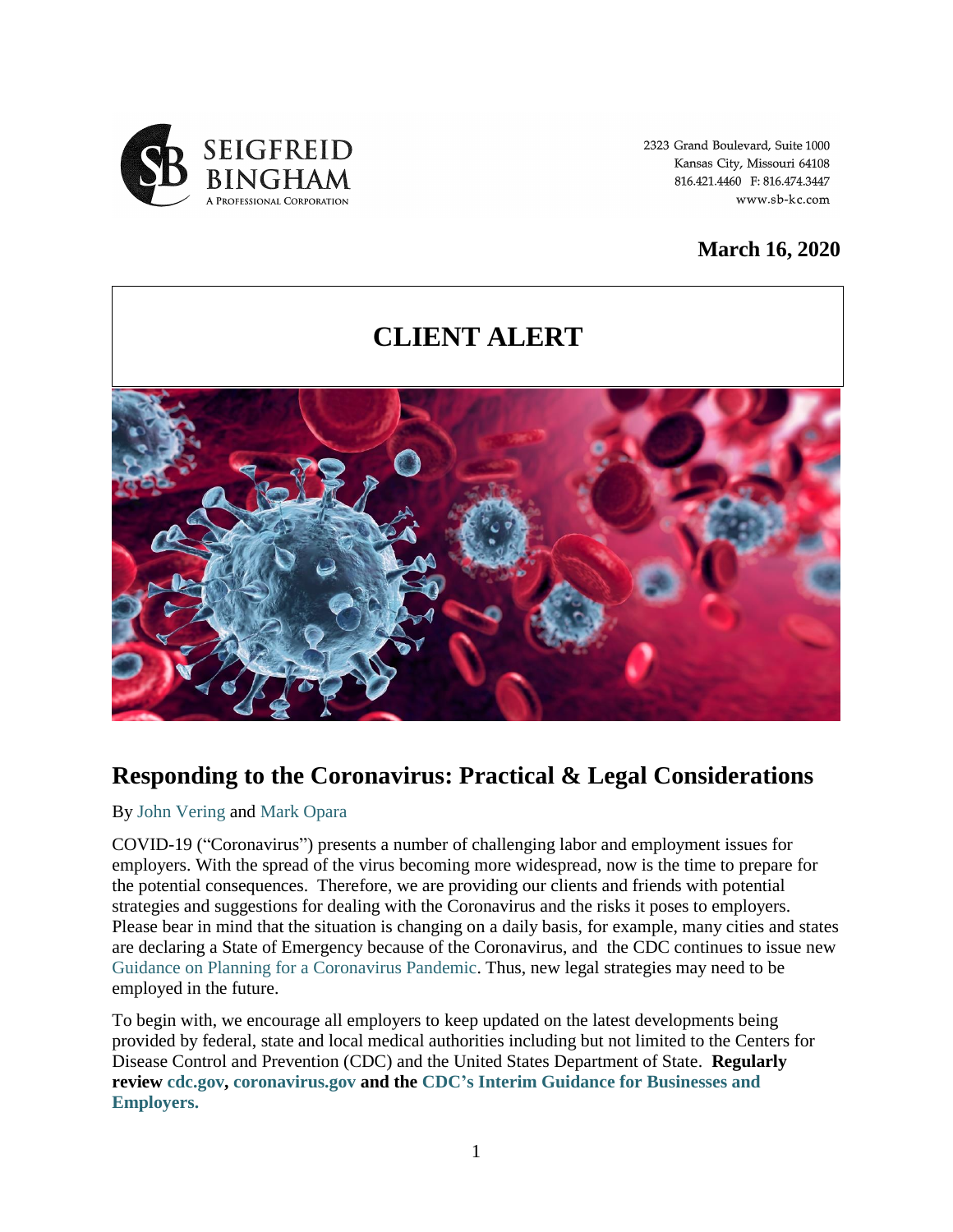#### **Establish Point(s) of Contact and Stay Up to Date**

Assigning an individual or small team to monitor the latest developments, report to management and keep employees informed is critical to an effective response to the Coronavirus. Keep in mind that advice from health experts is changing on a daily basis so having someone assigned to regularly monitor developments including the above referenced resources is critical.

#### **Consider Implementing Action Plans and Policies**

Employers should consider establishing a written action plan and policies specifically tailored to their own needs and a system for communicating internal policies related to the Coronavirus to employees. Such a plan needs to be flexible and modifiable while allowing for more consistent treatment of similarly situated employees.

#### **Ensure Workplace Safety Issues are Addressed**

Under the Occupational Safety and Health Act ("OSHA"), employers are required to furnish a place of employment that is "free from recognized hazards that are causing or are likely to cause death or serious physical harm." **On March 9, 2020, OSHA issued a 32 page document available on its website entitled [Guidance on Preparing Workplaces for COVID-19.](https://www.osha.gov/Publications/OSHA3990.pdf)**

According to the most recent guidance from the CDC, the Coronavirus is thought to spread mainly person-to-person in close contact situations (up to 6 feet), through respiratory droplets produced when an infected person coughs or sneezes, which can land in the mouths or noses of people who are nearby or possibly be inhaled into the lungs. According to the CDC, it is currently unknown whether the Coronavirus can be contracted by touching a surface or object that has the virus on it and then touching one's own mouth, nose, or possibly eyes, although that may be possible. The CDC's current recommendations for precautionary measures to prevent transmission of the Coronavirus in the workplace provide that employers should adopt include, among other measures:

•Actively encourage sick employees to stay home and seek prompt medical attention.

•Send employees home immediately if they exhibit signs of acute respiratory illness such as cough or shortness of breath.

•Educate employees about the employer's sick leave policy as well as respiratory and hand hygiene.

•Provide tissues and no-touch disposal receptacles for use by employees.

•Instruct employees to clean their hands often with an alcohol-based hand sanitizer that contains at least 60-95% alcohol, or wash their hands with soap and water for at least 20 seconds. Soap and water should be used preferentially if hands are visibly dirty. Provide soap and water and alcohol-based hand rubs in the workplace, and place hand rubs in multiple locations or conference rooms.

•Perform environmental cleaning such as routinely cleaning all frequently touched surfaces such as workstations, countertops, and doorknobs and provide disposable wipes for employees' use. At this time the CDC does not recommend any enhanced cleaning methods.

•The CDC currently does not recommend that people who are well wear a facemask, however, it does recommend that the following persons wear masks: (1) those who are infected with Coronavirus or showing symptoms; (2) those who are caring for someone who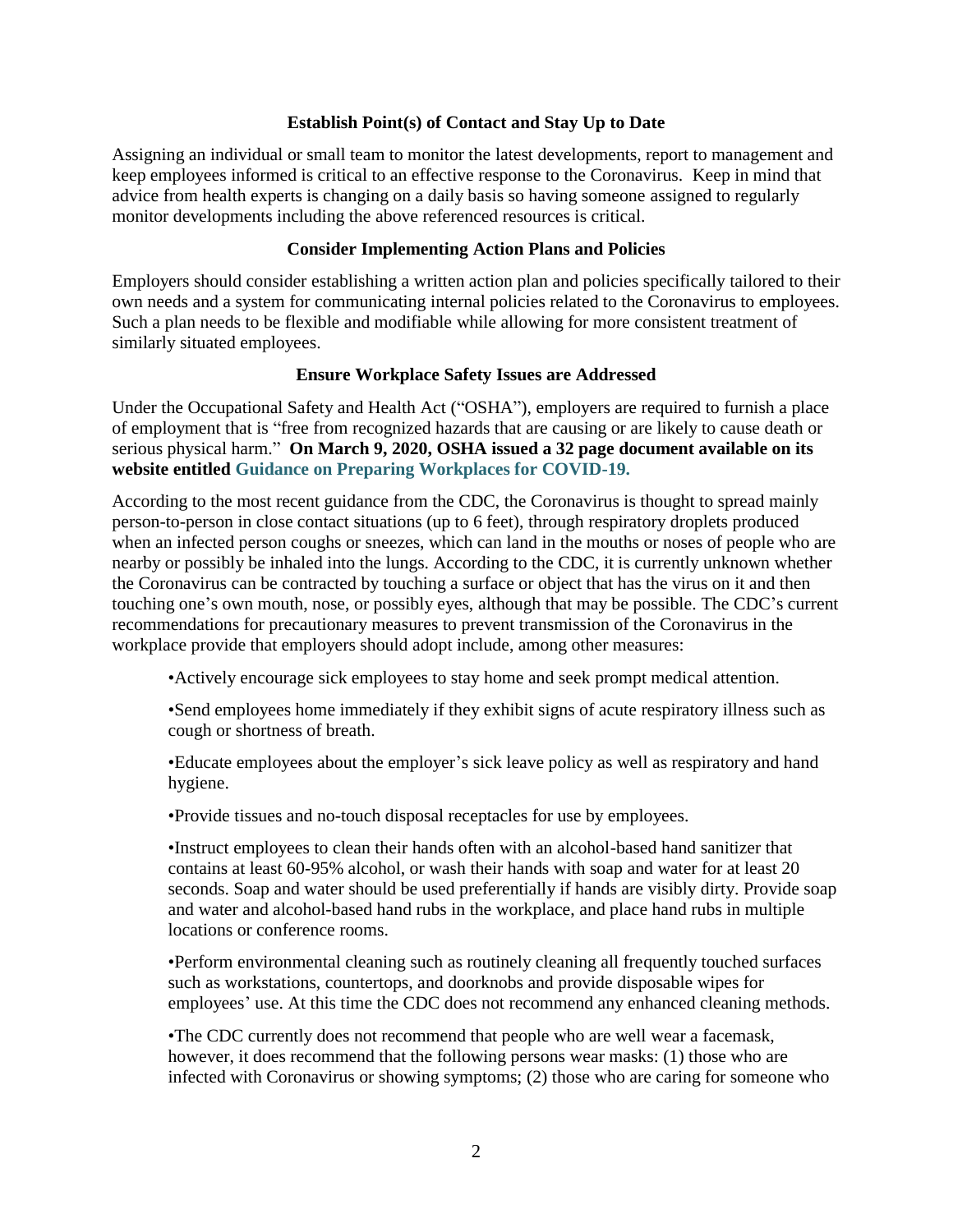is infected with Coronavirus; (3) health workers; or (4) those who are recommended to do so by a healthcare professional.

In taking any actions, unionized employers should consider whether they have any obligation to notify or bargain with their unions over their planned actions.

Note also that, unlike the common cold and flu, OSHA has determined that the Coronavirus is a recordable illness when a worker is infected on the job, and OSHA recordkeeping requirements apply. Many states and localities impose similar or additional safety requirements that may also apply to the Coronavirus.

If an employee contracts the Coronavirus at work or during a work-related activity (such as business travel), the employer should notify its workers' compensation carrier immediately. Workers' compensation may provide coverage for employees, but bear in mind that unpaid interns, volunteers, independent contractors, and third-party vendors are typically not covered by workers' compensation and may present greater liability risks.

#### **Consider Travel and Event Restrictions**

Employers should consider prohibiting or strictly limiting business travel to high-risk areas such as China, Iran, Italy and South Korea. Employers should also consider discouraging employees from personal travel to countries and areas where there are coronavirus outbreaks. Employers should advise employees that if they travel to one of the high risk countries identified by the CDC, they are required to advise HR and stay home in self quarantine for a period of 14 days from the time they left such a country. The CDC advises that during this 14 day period of quarantine, it is important for the employee to monitor his/her health and practice social distancing by doing the following:

o Take your temperature with a thermometer two times a day and monitor for fever. Also watch for cough or trouble breathing.

Stay home and avoid contact with others. Do not go to work or school for this 14-day period. Discuss your work situation with the Company before returning to work.

o Do not take public transportation, taxis, or ride-shares during the time you are practicing social distancing.

Avoid crowded places (such as shopping centers and movie theaters) and limit your activities in public.

o Keep your distance from others (about 6 feet or 2 meters).

The CDC also advises that employees who are well but who have a family member at home with the Coronavirus should contact their supervisor and refer to the CDC's guidance on how to conduct a risk assessment of their potential exposure.

Also, consider whether in-person conferences or similar events in all locations should be postponed or conducted via teleconference or videoconference. Employers are increasingly postponing such events since attendees may be reluctant to travel in the current environment, and to avoid risks associated with potential Coronavirus exposures.

Although employers can restrict work-related travel and can generally require employees to stay away from work if they have traveled to an area of high risk of being infected by COVID-19, prohibiting personal travel to certain area is problematic and is illegal in some states. Employers should also bear in mind that for-cause termination provisions in union or other contracts or policies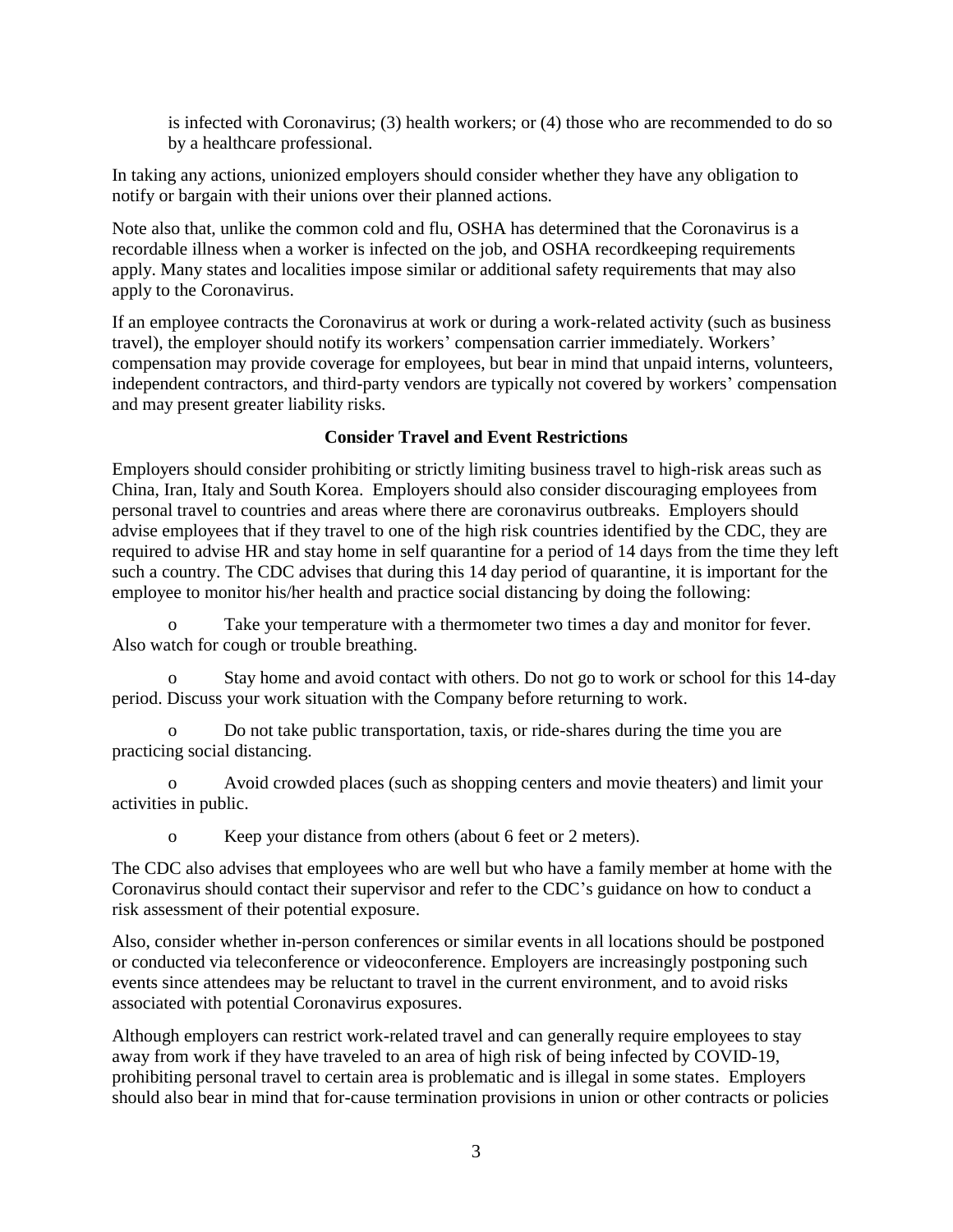may be implicated if an employee is terminated for not following a personal travel restriction. However, employers should consider requiring employees to advise HR if they or a member of their household has traveled to a country or area where COVID-19 is widespread.

#### **Consider Adjusting Work from Home Policies**

Employers should review their work from home policies and modify them if appropriate. Employers should at least plan for the possibility that certain offices or facilities might be closed or forced to operate with reduced staff and should plan ahead if employees may be required to work from home. For example, do employers and employees have the hardware and software necessary if large numbers of employees are required to work remotely or can same be acquired on short notice? If non-exempt employees work from home, employers must have in place a system to track all hours worked. If employees are working remotely and transmitting trade secret or other confidential information, consult legal counsel for advice regarding how to protect that information from unauthorized or inadvertent disclosure.

#### **Consider Wages, Leave Policies and Benefits**

How will employees be compensated during a Coronavirus outbreak if they are not working? The answer to this question will depend on, among other things, whether employees are considered exempt or non-exempt under the Fair Labor Standards Act ("FLSA"), applicable state or local laws, and employer policies or contracts (including collective bargaining agreements if any).

•Nonexempt employees generally need not be paid for time not worked for Coronavirusrelated or other absences.

•Exempt employees generally must receive their full weekly pay for any week in which they perform more than a de minimis amount of work (although depending on the specific facts, state laws, and employment policies, it may be permissible to deduct paid time off for time not worked because of sickness). However, as a general rule, if an exempt employee has exhausted his or her PTO days, that employee's pay cannot be docked unless the employee is absent for a full day because of illness, disability, or personal reasons. Moreover, an exempt employee need not be paid for a full week absence.

In addition to FLSA requirements, employers need to follow any policies, contracts (including collective bargaining agreements) and any state and local laws that may apply. Employers need to consider that some employees may not be able to afford to go for any length of time without a paycheck. Therefore, consideration needs to be given to whether some modification of current policies on paid leave need to be instituted, at least on a temporary basis to prevent a sick employee from coming to work and infecting co-workers. If the government allows employees to collect unemployment benefits if they are absent from work for illness caused by the Coronavirus or because they are caring for a sick family member suffering from this virus, consider coordinating company benefits with any available government or short term disability benefits in order to discourage such employees from coming to work and infecting others in your workforce.

Now is a good time to remind employees of current policies related to paid and unpaid leave. Coronavirus-related absences, both for employees who are sick and employees caring for sick family members, may qualify as "serious health conditions" triggering the FMLA and similar state or local laws guaranteeing unpaid leave. Some jurisdictions such as California, New York, and (starting in July 2020) the District of Columbia have paid sick leave laws that may cover absences for the illness of an employee or family member, and may also cover absences due to closures of an employee's child's school or daycare facility.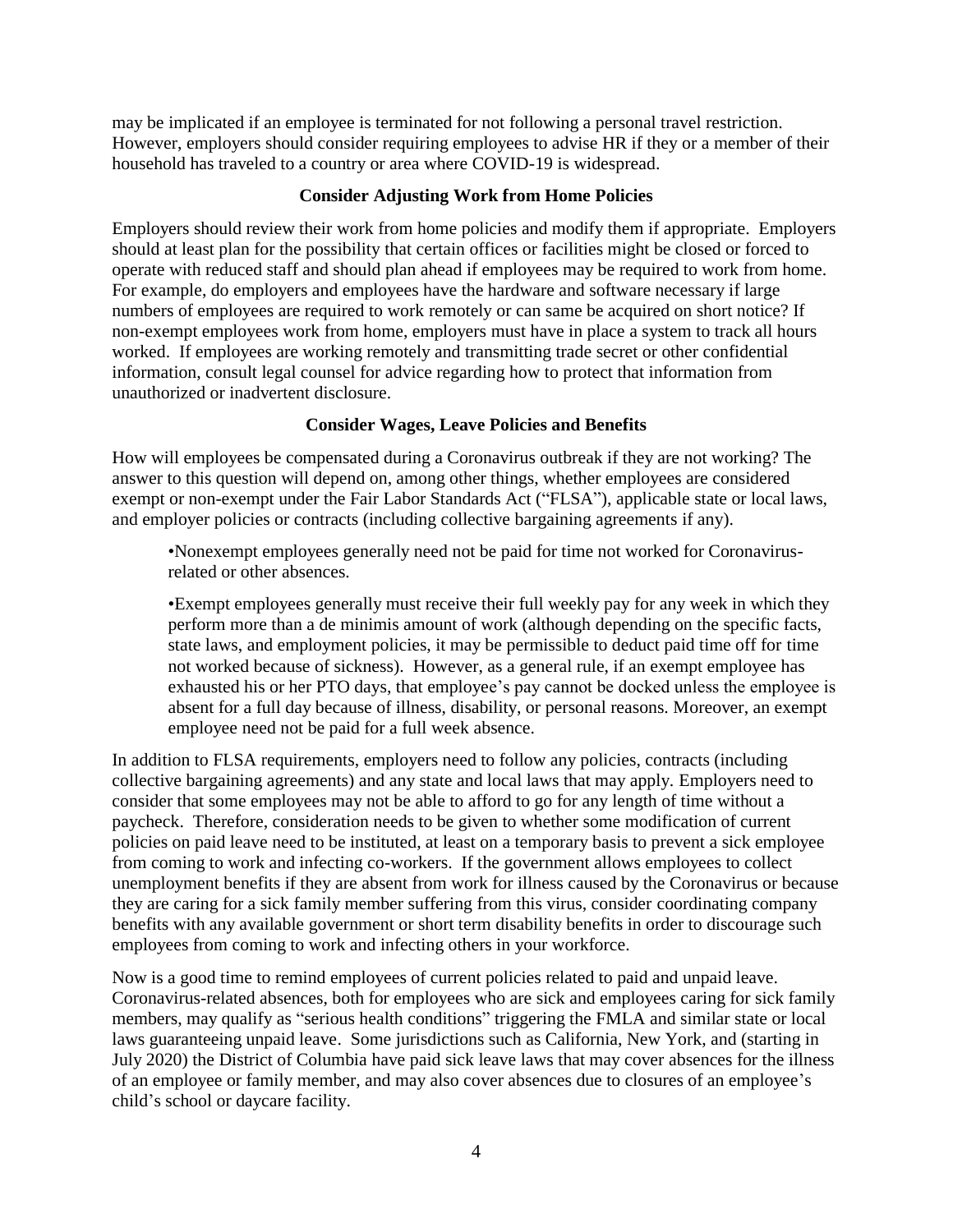If nonexempt employees are permitted to work from home, special care should be taken to ensure that they are accurately tracking their hours worked, are paid for all hours worked, are complying with the employer's policies including meal and rest break policies, and understand whether they need to seek authorization before working overtime.

#### **The ADA, Medical Inquiries, and Privacy**

A Coronavirus infection may not constitute a disability under the Americans with Disabilities Act ("ADA") or similar state or local laws because of its temporary nature, but the ADA also protects employees who are "regarded as" disabled, which may come into play based on perceptions of employees who have been exposed to the Coronavirus or are thought to have been exposed, or as discussed below, who have disabling conditions that make them more vulnerable to the Coronavirus. Thus, employers must be careful and should seek legal advice before taking any adverse action against an employee who the employer believes has been exposed to or contracted the Coronavirus.

A common question is whether employers must "accommodate" employees who do not want to report to work because they are concerned about contracting the Coronavirus. The answer: it depends. In considering such requests, the employer should focus on, among other things, whether the employee is seeking accommodation for some other condition that makes them particularly vulnerable to COVID-19, or because of a diagnosed anxiety or other mental or emotional issue triggered by concern over the Coronavirus. Such preexisting conditions may themselves be disabilities for which potential accommodation may be required. If the request is not due to some other underlying condition, the employer should treat the request within the parameters of its existing policies, including any new policies developed especially for addressing the Coronavirus, taking care to ensure that those policies are consistently enforced.

As a general rule, employers are permitted to send home employees who come to work visibly sick, whether from Coronavirus or any other contagious illness, and the CDC recommends that they do so. However, when sending an employee home, employers should keep in mind that some states have laws which require paying non-exempt employees reporting time pay. It may be useful to train supervisors on how to detect the illness and deal with sending an employee home. Notably, employers should remember that the ADA generally does not permit employers to make inquiries about a current employee's medical information or status or ask employees to submit to medical examinations except in narrow circumstances, such as when an employer has a reasonable belief, based on objective evidence, that the employee poses a "direct threat due to a medical condition" to themselves or others. According to pandemic preparedness guidelines issued by the Equal Employment Opportunity Commission ("EEOC") in 2009 following an outbreak of the H1N1 influenza virus, such a "direct threat" might exist if the Coronavirus is officially declared to be a pandemic and is deemed severe by federal, state, or local authorities. In that event, the EEOC's guidance states that employers may make certain medical inquiries or take employees' temperatures (considered a medical exam by the EEOC) to determine if they have fevers. Check with legal counsel before making medical inquiries or taking employees' temperatures.

Any information that an employer does obtain from an employee or the employee's health provider about an employee being infected with the Coronavirus must be kept confidential and apart from the employee's personnel file, and the employer should not distribute information beyond those who have a need-to-know this information. Employers may tell other employees that they may have been exposed to the Coronavirus and thus should seek medical attention, but may not reveal the name of the employee who has already contracted the virus. It is not unlawful to tell an employee that he or she may voluntarily reveal to others in the workplace that he or she has contracted Coronavirus.